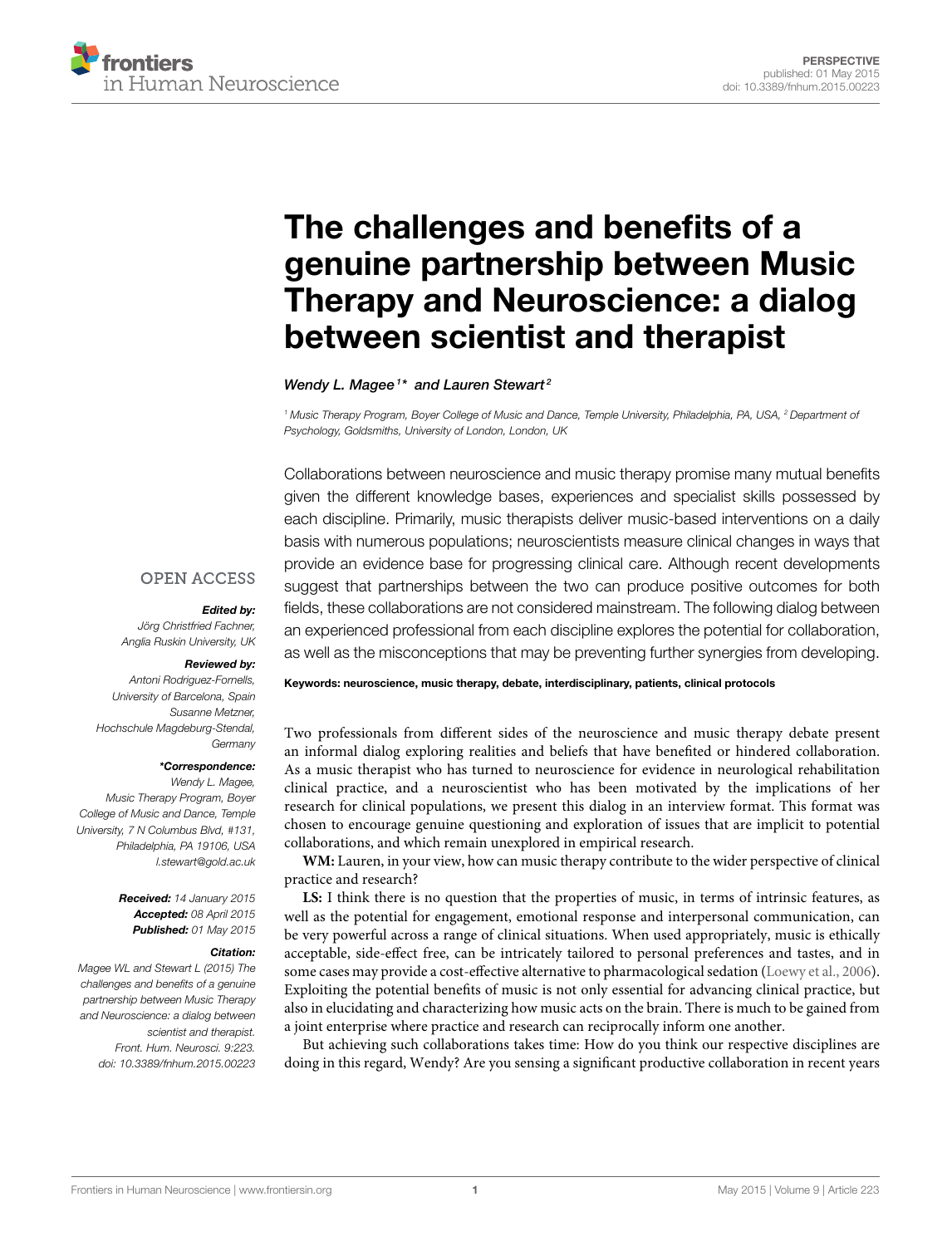**WM:** I think there are many interesting collaborations emerging that illustrate how a genuine partnership between the two professions can draw on the strengths of each to benefit research and improve clinical practice. One example is the new MANDARI collaboration (music and the neurodevelopmentally at risk infant) which has brought together researchers and clinicians from diverse disciplines to discuss the potential of music at the earliest possible state in life [\(http://www.gold.ac.uk/](http://www.gold.ac.uk/mandari/) [mandari/\)](http://www.gold.ac.uk/mandari/). The different disciplinary languages and frameworks are explicitly discussed to permit a platform for genuine interdisciplinary engagement, including scholarly critique of frameworks and assumptions that may be implicitly entrenched in our respective disciplines.

A number of studies also provide models for collaborations between the two disciplines. To take just a few examples: Thaut et al. [\(2005\)](#page-3-1) examined music as a mnemonic device for learning and memory with Multiple Sclerosis patients and its effect on neuronal synchrony; [Särkämö et al. \(2008\)](#page-3-2) examined the impact on cognitive recovery, mod and brain activation following stroke and [O'Kelly et al. \(2013\)](#page-3-3) explored brain responses to music in patients with disorders of consciousness who cannot show behavioral responses. Studies such as these demonstrate the potential of a combined music therapy/neuroscience approach to give insights into "how" music works and "why" we see clinical improvements. The knowledge that stems from such collaborations ultimately has the potential improve interventions offered to patient populations.

However, I personally feel that the potential synergies between our two fields have yet to realize their full potential. I've been working in music and neurology for around 25 years and certainly I've wanted to engage with neuroscientists to a greater degree, particularly through my work with complex, brain-damaged populations. As a clinician, I have found reading the neuroscience literature invaluable for drawing out relevant information in order to both inform my own understanding of the brain and, where possible, apply it in an evidence-based way in practice with clients.

Personally, I have been able to build relationships with individual neuroscientists where we have a common interest in clinical populations. However, these relationships have not been able to develop in more systematic ways. We largely read different journals, go to different conferences and belong to different societies. Although music therapists are increasingly attending more neuroscience-based conferences and publishing in neuroscience journals, there is very little infrastructure to allow these two disciplines to interact in ways that can reciprocally inform each other. Perhaps you have thoughts on how we might advance collaborations and dialog? What do you feel has been a barrier to collaborations to date?

**LS:** As you say, there are enormous challenges to interdisciplinary working, which is easy to express support for but more difficult to realize! My recent involvement with the MANDARI collaboration showed me that not only do we speak very different languages but we also have very different motivations for our involvement, and what counts as an interesting question or goal for one person, can seem less important to others. It's hard to articulate our deep-seated motivations, but an honest exchange of where each party is coming from is vital to ensure people are not pulling in different directions without even realizing it.

Added to this is the fact that many areas of clinical practice might remain hidden to the research community, since many clinicians do not have the time or resources to conduct or publish research. They might communicate it within their local practicebased networks only. This can provide a skewed picture of what is actually going on clinically, which often does not reflect the breadth of practice and associated theories and frameworks that are being used.

Special initiatives, such as this Frontiers issue, can provide a platform for knowledge exchange, as can seeking out opportunities to understand more about the very different worlds each of us inhabit. But ultimately, the most productive collaborations will be motivated by individuals who have a vision of how research and practice can complement one another, and who work from a grass roots level to make it happen.

Perhaps we could consider the different kinds of motivations that typically drive clinicians vs. researchers—what are your thoughts on that?

**WM:** A primary motivation of a music therapist is to improve clinical methods in order to benefit the patient. Therapists are very much at the coalface, working with people who do not have straightforward types of pathologies; this is typical in catastrophic brain injury. They do not have neat lesions in one area of the brain, they have complex problems, and they're all different.

For music therapists, the drive to do research is prompted by what happens in the therapy room during the clinical intervention. Therapists are interested in questions about "what is it that works?" and "which process works best for that patient?" Often they work so closely with the patients and their families, they have difficulty in standing back and looking at the bigger picture, which is necessary for a researcher. Lauren, do you feel this is a barrier for neuroscientists engaging with the music therapy profession in research collaborations? Perhaps it is easier for neuroscientists to do this, since they are less engaged in directly working with patients?

**LS:** As you say, one of the important issues for music therapists, is obviously the individualized, tailored approach, while, for researchers, group designs where an intervention can be implemented in the same way across a group of patients, is often preferred. This may involve abstracting something personal and bespoke into a "one size fits all" approach that may, in the end, turn out to be less relevant and less effective for the patient group. So there's a tension between an intervention, which may be idiosyncratic and highly personalized from one patient to the next, with the need for a design that incorporates standardization and replicability. It's possible to have a design that incorporates a tailored approach, and can be analyzed in a statistically robust way, but such an approach is not orthodox for most neuroscientists.

**WM:** Indeed. I should add, the type of well-controlled protocols that neuroscientists are used to challenge real-world settings on two fronts. First, if a protocol does not meet a patientcentered need that the patient or the therapist feels is most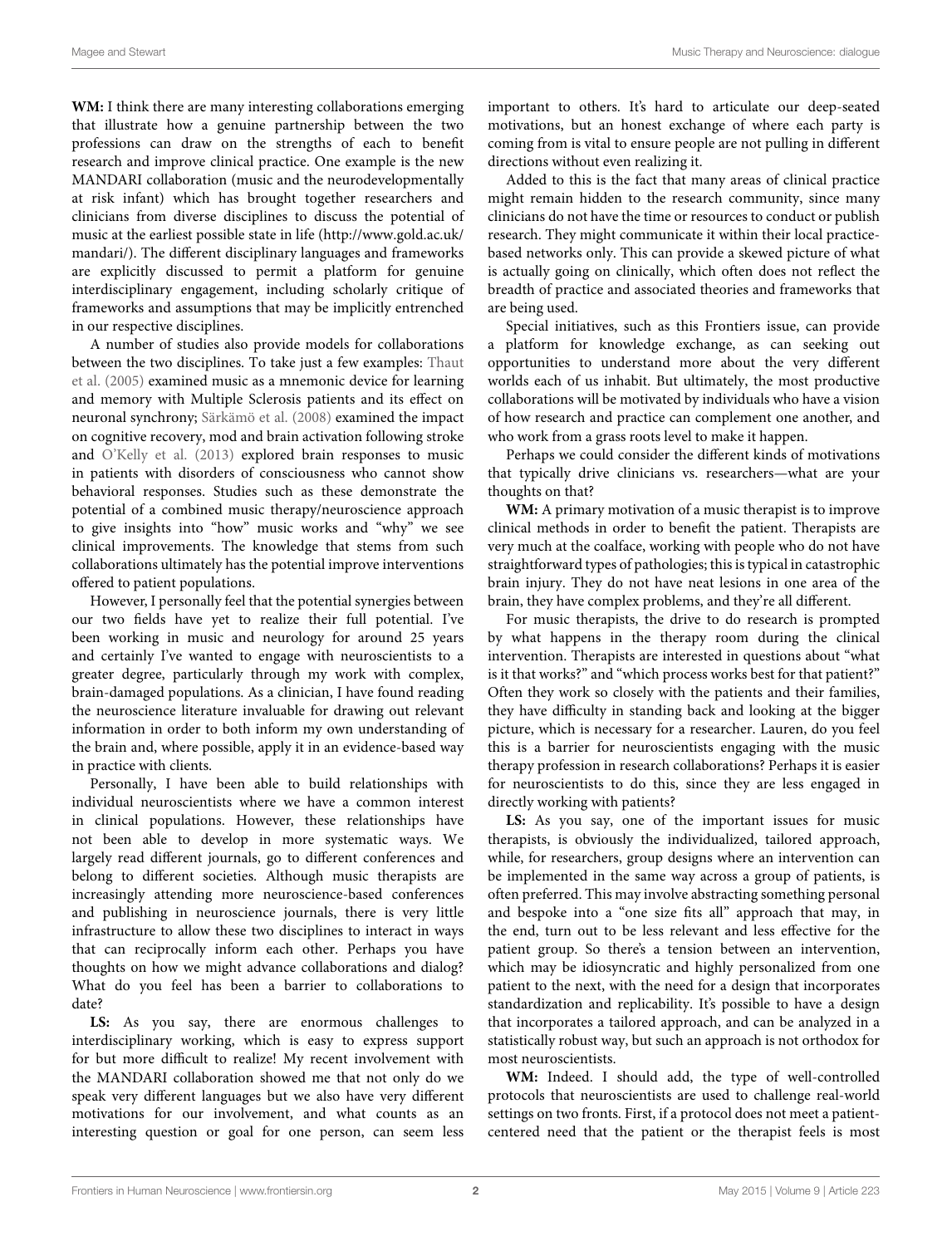important (e.g., an emotional need over a functional need such as hand grasp), then the clinician and the patient lose motivation to continue. There are also ethical questions about using protocols that are not best suited to patient needs. Second, music is a medium that provides opportunities for spontaneity and play, which are both important features in therapy, learning and rehabilitation. These features can be challenging to incorporate into a controlled protocol.

Music Therapists in recent years have become more involved in research to generate evidence, particularly with randomized controlled trials (RCTs), which are considered one of the highest forms of "evidence" in health care. RCTs are challenging on a number of fronts; one of which concerns the difficulty of formalizing the intervention in terms of a standardized protocol. We know that this is one of the criticisms that neuroscientists have of Music Therapy. Ultimately, therapists have been trained to view each client as an individual, and tailor intervention to that individual. Adopting standardized protocols can be seen as not taking account of individual differences and treating that person as a unique being.

This is one reason why RCTs are difficult to do in practice and are rarely the best method for getting at complexity, for instance, researching rehabilitation after catastrophic brain injury where single-subject designs are more suitable. But, on the other hand, if we completely reject the notion of RCTs altogether, we risk missing the opportunity to engage in testing out the efficacy of music therapy interventions, using research designs that are widely recognized as the "gold standard" in health care. An alternative is to do an RCT where protocols are defined in a way that enables flexibility. For example, one protocol, which has been written for working with children with Autism spectrum disorders, defines a complex intervention of improvisational Music Therapy [\(Geretsegger et al., 2012\)](#page-3-4). This is a challenging intervention to protocolize as it draws on musical spontaneity and play to improve specific nonverbal communicative behaviors typical with this population. The protocol manages to describe the intervention procedures with enough precision to enable a trained therapist to deliver the intervention but also allows for spontaneity in response to the client's musical and communicative behaviors.

**LS:** Another example of an RCT, that has a flexible implementation, can be seen in study where parents were trained to deliver live Music Therapy in the neonatal intensive care unit [\(Loewy et al., 2013\)](#page-3-5). Although the parents had been trained along broadly similar lines, the detail of delivery was rather different. So you don't always need to disregard the lived experience when you are doing research, you just need to be a bit clever about it.

In relation to this, I'm aware that for most scientists, the Cochrane Reviews [\(http://www.thecochranelibrary.com/\)](http://www.thecochranelibrary.com/) would be the first port of call in trying to establish whether Music Therapy was deemed effective for a particular clinical group. With their reliance on RCT designs, is there a danger that some high quality Music Therapy studies are being overlooked?

**WM:** The Cochrane Reviews are considered the "gold standard" and they evaluate all the quantitative research that has taken place on an intervention with a specific population, e.g. Music therapy for Acquired Brain Injury [\(Bradt et al., 2010\)](#page-3-6). However the inclusion criteria used to evaluate research studies are very narrow. This means that many studies that present a compelling argument for the effectiveness of Music Therapy in a certain clinical context are excluded from the "evidence base." The Cochrane's evaluative criteria include principles of randomization, allocation concealment and double blinding in order to minimize or eliminate bias completely. These designs are modeled on principles of testing pharmaceuticals, which is not the best application for many therapeutic interventions. As an author of a Cochrane review, I think that it is really important for us to engage with the evidence debate.

**LS:** In our discussion so far, we have yet to touch on the distinction between Music Therapy and Music Medicine. Could you outline how those two approaches differ?

**WM:** Music Medicine involves interventions using music that have a clinical outcome in mind, but where the outcome is not reliant on the relationship between the client and the person giving the intervention. That is, the intervention does not rely on some type of human musical dialog and relationship development (or process) that is typical in a therapeutic interaction. These interventions are typically implemented by nurses, doctors and even dentists. The interventionist could simply leave the music with the client. A good example of this is the management of pre-operative pain and anxiety, where a patient is given recorded music to listen to. I believe there is a role for non-complex music interventions such as these, where there is minimal risk to the patient and can be delivered by a wide range of health professionals. Such interventions do not require training in how to deliver the intervention, or in how to enhance the interpersonal interaction or analyze the patient's responses. This contrasts with clinical scenarios that do require complex interventions. Some examples of these might be psychological difficulties where the person has trouble in developing or maintaining interpersonal relationships, due to Autism spectrum disorders, an attachment disorder, or is dealing with the psychological trauma caused by bereavement, loss or abuse. These clinical needs demand a human element: another person to work with the client in order to provide them with the experience of relearning to "relate." These clinical needs demand very different musical and therapeutic interventions to simply playing a patient recorded music.

**LS:** So in some cases, is music used as a framework to facilitate a more standard type of talking therapy?

**WM:** Relationship development, through the use of music, is certainly comparable to speaking therapies. Music can be a useful medium to work on interpersonal issues for a number of reasons. Within a musical interaction, you can sing "with" a person, not simply sing "at" or "to" one another; you improvise, listen, attune and respond using imitation or reflection. With some populations it is more effective than communicating with words, particularly for those who may find it difficult to speak or perhaps those who have not yet acquired language or have lost language due to brain damage.

**LS:** I sometimes think that the skills and knowledge that music therapists have are not well understood, from the perspective of the basic science researcher. For instance, at a recent talk I attended, the presenter who was a non-clinician scientist, was